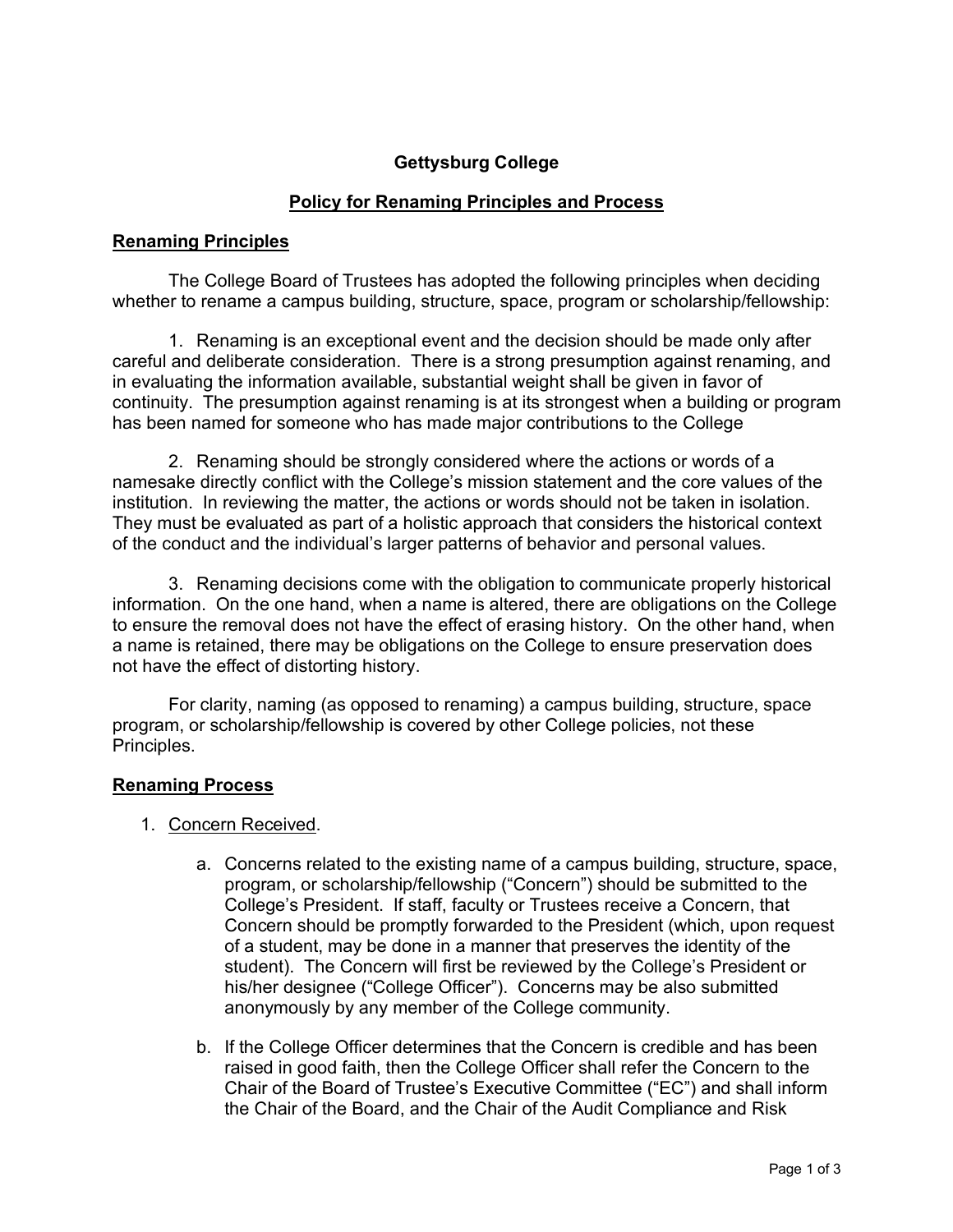Committee. The Chair of the Audit, Compliance and Risk Committee shall consider whether the Concern poses a risk that should be addressed in whole or in part by that Committee in accordance with its charter.

c. If the College Officer determines that the Concern is not credible, is not raised in good faith or is not covered by this Policy, that conclusion shall be communicated to the person or organization who raised the Concern, if not anonymous, and to the broader College community to the extent it is aware of the Concern

### 2. Renaming Committee Formation.

- a. The EC Chair shall appoint an ad hoc Renaming Committee to investigate and make a recommendation to the EC regarding the disposition of the Concern. The investigation should be done as expeditiously as possible taking into consideration the College calendar.
- b. The voting members of the Renaming Committee shall be at least one, but typically not more than three, College Trustees. The EC Chair may also appoint non-Trustees as non-voting members to the Renaming Committee based on the specific nature of the Concern and required expertise.

#### 3. Renaming Committee Investigation and Recommendation.

- a. The Renaming Committee shall investigate, either by itself, or by delegating the investigation to an individual (who need not be a member of the Renaming Committee), all the factual and historical circumstances relevant to the Concern. The scope of the investigation must be flexible but must also work to ensure, to the greatest extent possible, that the gathering of all available factual and historical information is done objectively. The Renaming Committee shall consider the conduct at issue based on the standards of the namesake's time and place, not through a contemporary lens.
- b. The Renaming Committee shall consider the degree to which, or whether, it is appropriate, to seek input from (i) the broader College community, including input from students, faculty, staff, and/or alumni, and should include a review of relevant social media, and/or (ii) the College historian, archivist and development staff for any relevant naming information.
- c. The Renaming Committee shall obtain input directly from the individuals and groups potentially most affected by the Concern and should consider meeting in that individual's or group's space when feasible. Those affected include individuals and groups connected with raising the Concern, and those individuals and groups who would be affected if a renaming were to occur, including the namesake or his/her descendants or representatives if the namesake is deceased or otherwise unavailable.
- d. The Renaming Committee shall then apply the Renaming Principles to the information gathered from the community input and the factual and historical